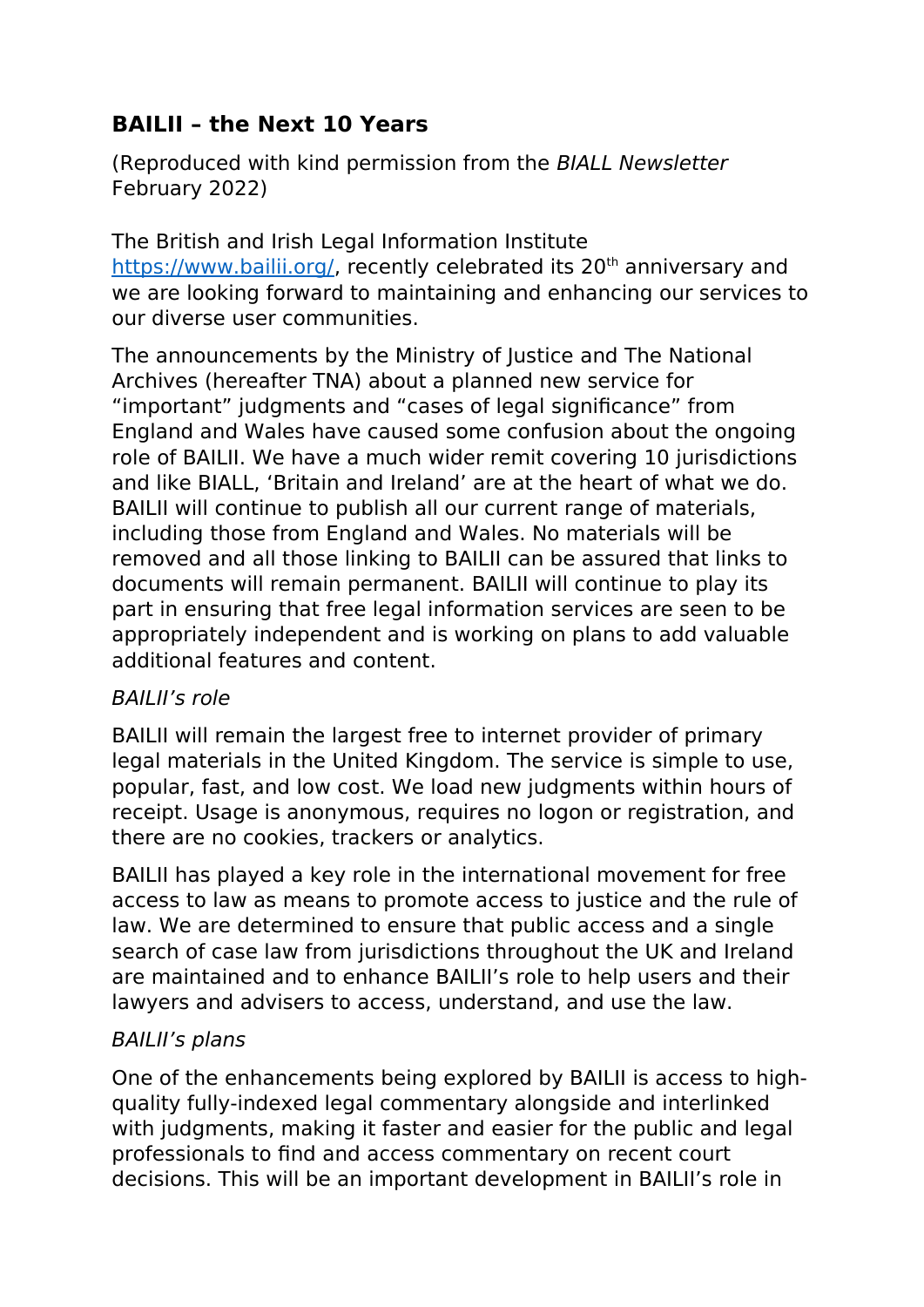supporting access to justice and in its contribution to public legal education. BAILII looks forward to discussions with selected blog authors and commentators to offer them an additional route to publicise their work, reach wider audiences, and share their insights.

BAILII is updating and enhancing its OpenLaw service, with the assistance of the Institute of Advanced Legal Studies (IALS), liaising with academic specialists, to support legal education. The service links to judgments of leading cases by topic for law students and will include brief descriptions to assist in understanding at a glance their significance. An example is the updated list for torts at [https://www.bailii.org/openlaw/tort.html.](https://www.bailii.org/openlaw/tort.html)

## What we do

Usage of BAILII continues to grow and there were spikes of usage during the lockdown, particularly in 2020 when page views increased by 3 million to 79 million and downloads increased from 3.7 million to 5.4 million.

BAILII contains 102 databases covering 10 jurisdictions comprising 169+ gigabytes of legal materials and over a million searchable documents with links to extend searches to the worldwide network of free access to law partners to which it belongs and contributes [\(http://www.commonlii.org/,](http://www.commonlii.org/) [http://www.lawcite.org/\)](http://www.lawcite.org/). Over 35,000 items are usually added each year. These derive from many sources: actively sought from courts and individual judges, from collaborative digitisation projects such as the case papers of the Judicial Committee of the Privy Council, donated by or licensed from partners and supporters, in addition to the judgments sent directly by judges.

BAILII is committed to expanding our content, building on our role as a one-stop shop for materials from England & Wales, Scotland, Northern Ireland and the Republic of Ireland. BAILII includes decisions of the European Court of Justice and the European Court of Human Rights, and judgments from other jurisdictions including Jersey. We have recently reached agreements to publish the judgments of commercial dispute resolution courts applying English law such as the Abu Dhabi Global Market courts, the Dubai International Financial Centre courts, and the Qatar International Court.

The free flow of judgments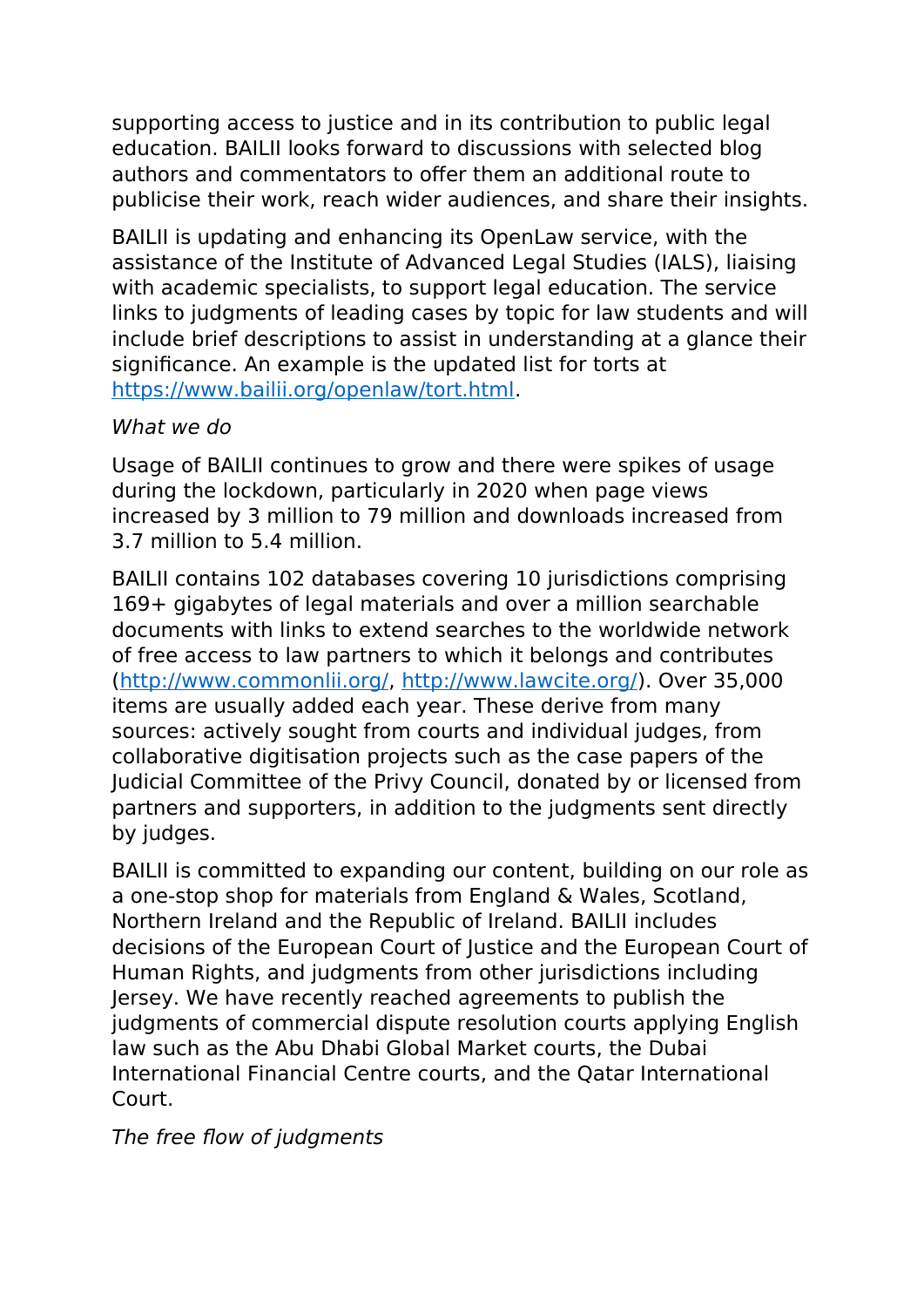BAILII has campaigned for the need to improve access to judgment data and the information flow by which it reaches the public from judges. The forthcoming creation of a government archive for future generations is a major step forward for England and Wales and one which BAILII has long advocated and is supporting while maintaining all of its own content and services.

BAILII is assisting with recent developments and hopes that information flow will be improved with more comprehensive, speedy and structured judgment data for the benefit of all users. In 2021 BAILII gave copies of over 40,000 judgments to TNA to populate their archive together with briefings and know-how on the current process of creation, transmission, and publication of judgments and the challenges involved.

TNA has indicated that in addition to its main archive function, it will initially publish online about 3,000 new judgments per year. Hopefully TNA and therefore BAILII and other publishers will have access to a larger number of judgments over time, including more transcripts of extempore judgments.

Judgments in England & Wales are generally distributed directly by judges to interested parties including publishers. TNA has been added to the distribution lists and is receiving the same judgments as BAILII and other publishers. This will enable TNA to prepare for their launch of their service in April 2022.

However, there have recently been instructions to judges to send judgments from April 2022 onwards to TNA but not to send them to publishers. TNA have assured BAILII that they will facilitate the continued publication of judgments by BAILII. They promise to provide an ongoing supply of judgments both immediately on receipt by TNA in the form in which BAILII currently receives them and also in a marked-up format sent on to BAILII within the timeframe which BAILII currently operates. BAILII has yet to see marked-up versions but expects samples in due course to examine.

This undertaking by TNA confirms that BAILIl will be in a position to continue to publish all the England & Wales judgments which it currently publishes and over time perhaps even more, offering the advanced features of its service and the same quick turnaround as at present.

There is a feature of this planned system of distribution of judgments worth noting. It appears that, unlike the present system by which independent judges make their judgments public by directly sending them to publishers, in future transmission of E&W